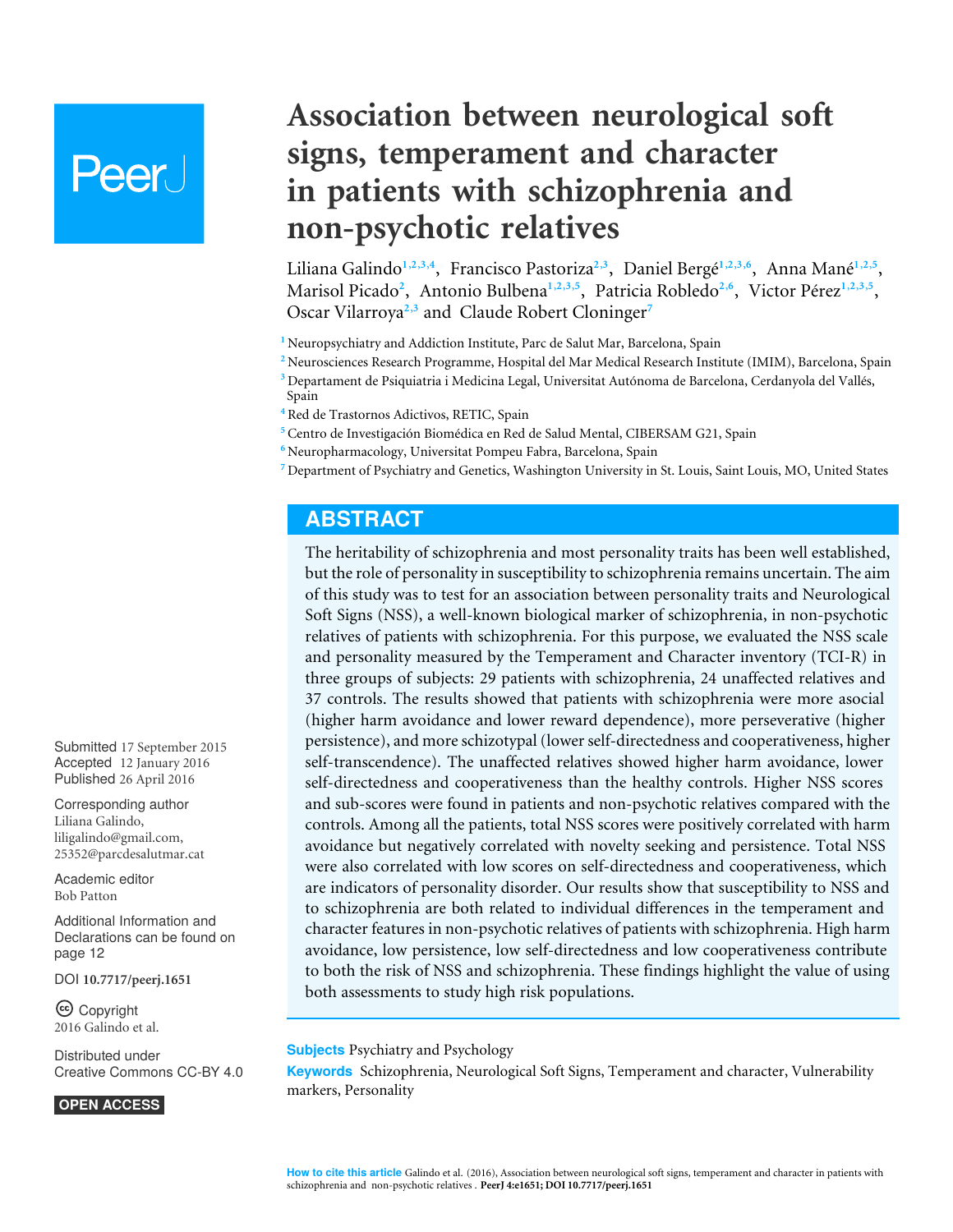### **INTRODUCTION**

Although the etiology of schizophrenia is still largely unknown, the genetic basis of this disorder has been well established (*[Singh et al., 2014](#page-16-0)*). The expression of susceptibility to schizophrenia is incomplete and variable, as shown by the non-psychotic status of most monozygotic co-twins of patients with schizophrenia, and the complex relationships of different sets of genes with distinct sets of clinical features (*[Arnedo et al., 2014](#page-12-0)*). Fortunately, more subtle expressions of susceptibility to schizophrenia can be evaluated by studying neuropsychological markers of susceptibility, such as personality traits and neurological soft signs in the non-psychotic relatives of patients with schizophrenia (*[Smith et al., 2008](#page-16-1)*).

Several studies have shown an association between schizophrenia and certain personality traits; however, the nature of this relationship is not clarified (*[Silberschmidt & Sponheim,](#page-16-2) [2008](#page-16-2)*; *[Smith et al., 2008](#page-16-1)*). Among the different models for studying personality, Cloninger's model is the one with the most explicit neurobiological basis (*[Cloninger, Svrakic & Przybeck,](#page-13-0) [1993](#page-13-0)*). This model suggests that a person's temperament is heritable and regulated by neurotransmitters and brain circuits, which are involved in the pathophysiology of schizophrenia. Both temperament and character traits are equally heritable (*[Gillespie](#page-14-0) [et al., 2003](#page-14-0)*), but character is more shaped by sociocultural influences as it develops across a lifespan (*[Josefsson et al., 2013a](#page-14-1)*; *[Josefsson et al., 2013b](#page-14-2)*). Temperament consists of individual differences in behavioral conditioning of habits and skills, whereas character comprises of individual differences based on goals and values, which involve higher cognitive processes of semantic and autobiographical learning and memory (*[Silberschmidt & Sponheim, 2008](#page-16-2)*; *[Van Schuerbeek et al., 2014](#page-16-3)*). Environmental factors do impact on both temperament and character traits, however, these factors are more critical for the development of character than temperament. By using this model, patients with schizophrenia have shown a temperament and character profile that is distinct from the general population (*[Bora](#page-13-1) [& Veznedaroglu, 2007](#page-13-1)*; *[Glatt et al., 2006](#page-14-3)*; *[Kurs, Farkas & Ritsner, 2005](#page-15-0)*; *[Ritsner & Susser,](#page-16-4) [2004](#page-16-4)*). Specifically, people with schizophrenia and their non-psychotic relatives are higher in the temperament of harm avoidance (i.e., more anxious and shy) and lower in the temperament of reward dependence (i.e., more detached and cold emotionally), so that they are more socially distant than controls. More recently, evidence has emerged showing that the dimensions of character are heritable and may also influence the risk of schizotypy (*[Silberschmidt & Sponheim, 2008](#page-16-2)*). Specifically, people with schizophrenia and their non-psychotic relatives have the schizotypal character profile of low self-directedness (i.e., aimless and tending to blame others for their problems), low cooperativeness (i.e., suspicious and lacking in empathy), and high self-transcendence (i.e., prone to fantasy and magical thinking). Thus, Cloninger's TCI provides a reliable way to quantify personality traits related to susceptibility to the schizophrenia spectrum.

The association between personality and schizophrenia has been reinforced by several studies that relate these personality traits with other abnormalities in schizophrenia. For example, the correlation between some dimensions of temperament and changes in monoaminergic activity has been postulated as the biological basis of schizophrenia (*[Ebstein, 2006](#page-14-4)*; *[Mitsuyasu et al., 2001](#page-15-1)*). In addition, an interaction has been observed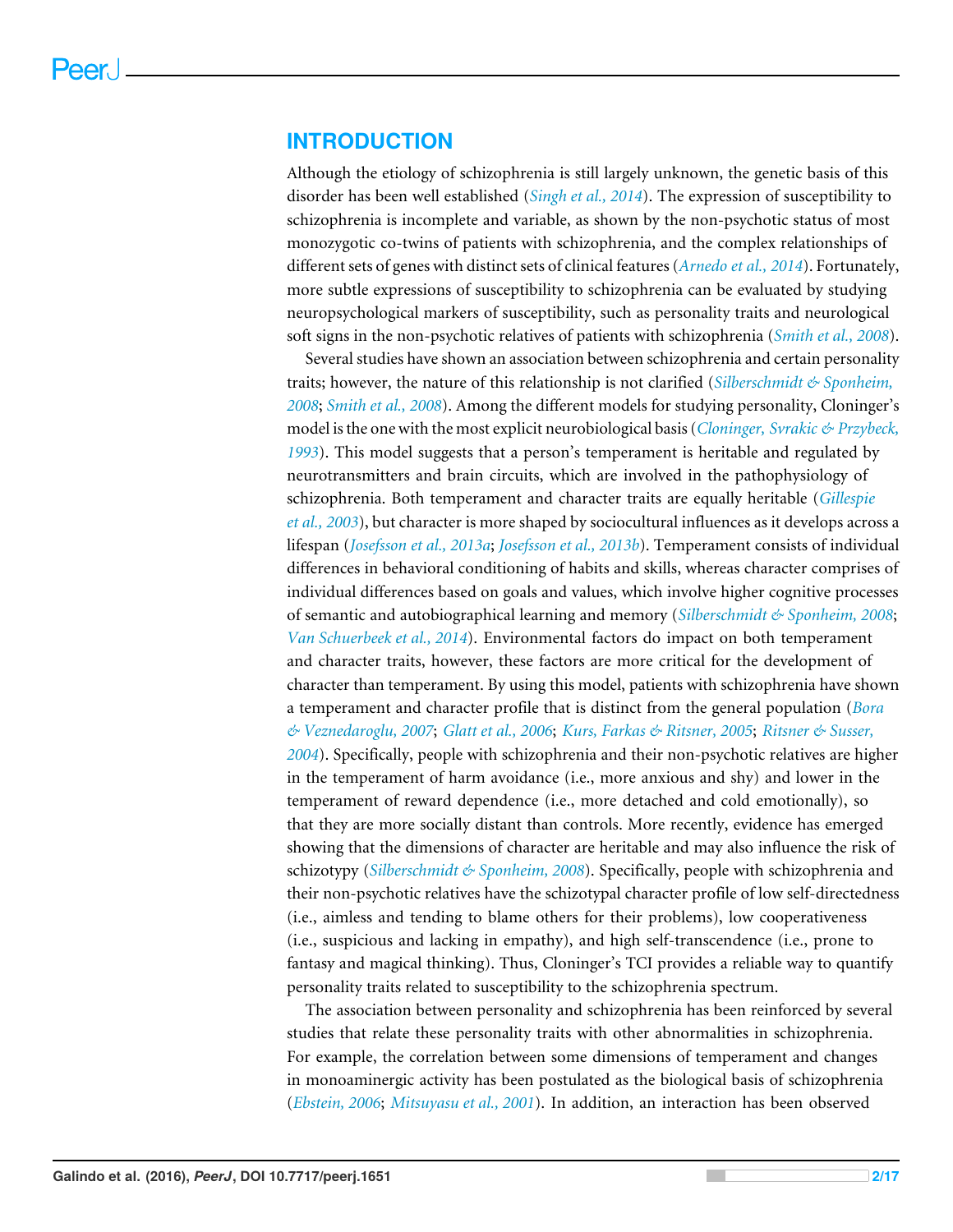between polymorphisms of these two systems that predicts the scores on harm avoidance (*[Benjamin et al., 2000](#page-13-2)*).

Furthermore, several studies of schizophrenia have suggested an association between personality traits and other candidate markers of vulnerability. Specifically, the presence of schizotypal personality traits correlates with the presence of neurological soft signs (NSS) in relatives of patients with schizophrenia (*[Mechri et al., 2009](#page-15-2)*; *[Mechri et al., 2010](#page-15-3)*). Traditionally, NSS are defined as minor neurological abnormalities without a definite localization in the brain, including several clinical manifestations related to simple motor coordination, complex motor sequencing, sensory integration and disinhibition signs (*[Chan & Gottesman, 2008](#page-13-3)*). Alterations in motor coordination and integration of stimuli are positively correlated with both the total scores and with the cognitive perceptive component of scales measuring schizotypy (*[Chan et al., 2010](#page-13-4)*; *[Kaczorowski, Barrantes-Vidal](#page-15-4) [& Kwapil, 2009](#page-15-4)*). Thus, NSS have been suggested as markers of disease vulnerability, which are present prior to the start of treatment and are independent of illness state (as well as type of antipsychotic treatment) (*[Chan et al., 2010](#page-13-4)*; *[Bombin, Arango & Buchanan, 2003](#page-13-5)*), and NSS are correlated with structural and functional brain abnormalities related to schizophrenia (*[Mouchet-Mages et al., 2011](#page-15-5)*; *[Zhao et al., 2014](#page-16-5)*).

Interestingly, temperament and character features and NSS have been shown to aggregate in the relatives of schizophrenia patients (*[Krebs et al., 2000](#page-15-6)*; *[Andreasen et al.,](#page-12-1) [2005](#page-12-1)*), supporting the view that both are likely to reflect genetic liability to schizophrenia. In addition, the distribution of NSS in schizophrenia, and in first-degree relatives, is consistent with the endophenotype criterion of familial association (*[Zhao et al., 2014](#page-16-5)*). However, belonging to the same family could act as a confounding factor because it includes environmental influence and common genetic factors unrelated to the illness. In this respect, no studies are available comparing both NSS and personality in patients with schizophrenia and non-psychotic relatives.

The aim of this study was to investigate the association between personality traits, neurological soft signs and vulnerability to schizophrenia. Firstly, to determine whether personality traits could be vulnerability markers of schizophrenia, or if they are simply associated with the disease, we compared personality traits and neurological soft signs between patients, relatives and controls. Secondly, to establish whether those domains that showed differences between groups were significantly associated with known markers of disease vulnerability, correlations between personality traits and NSS were calculated for the entire population.

# **MATERIALS AND METHODS**

#### **Subjects**

A cross-sectional study was conducted on 29 patients with schizophrenia, 24 unaffected relatives of patients and 37 controls. This study was conducted at the Neuropsychiatry and Addictions Institute of the Parc de Salut Mar of Barcelona. The patients and the non-psychotic relatives were recruited from outpatient services of the same institution. Control subjects were recruited by announcements in the University and the Hospital. All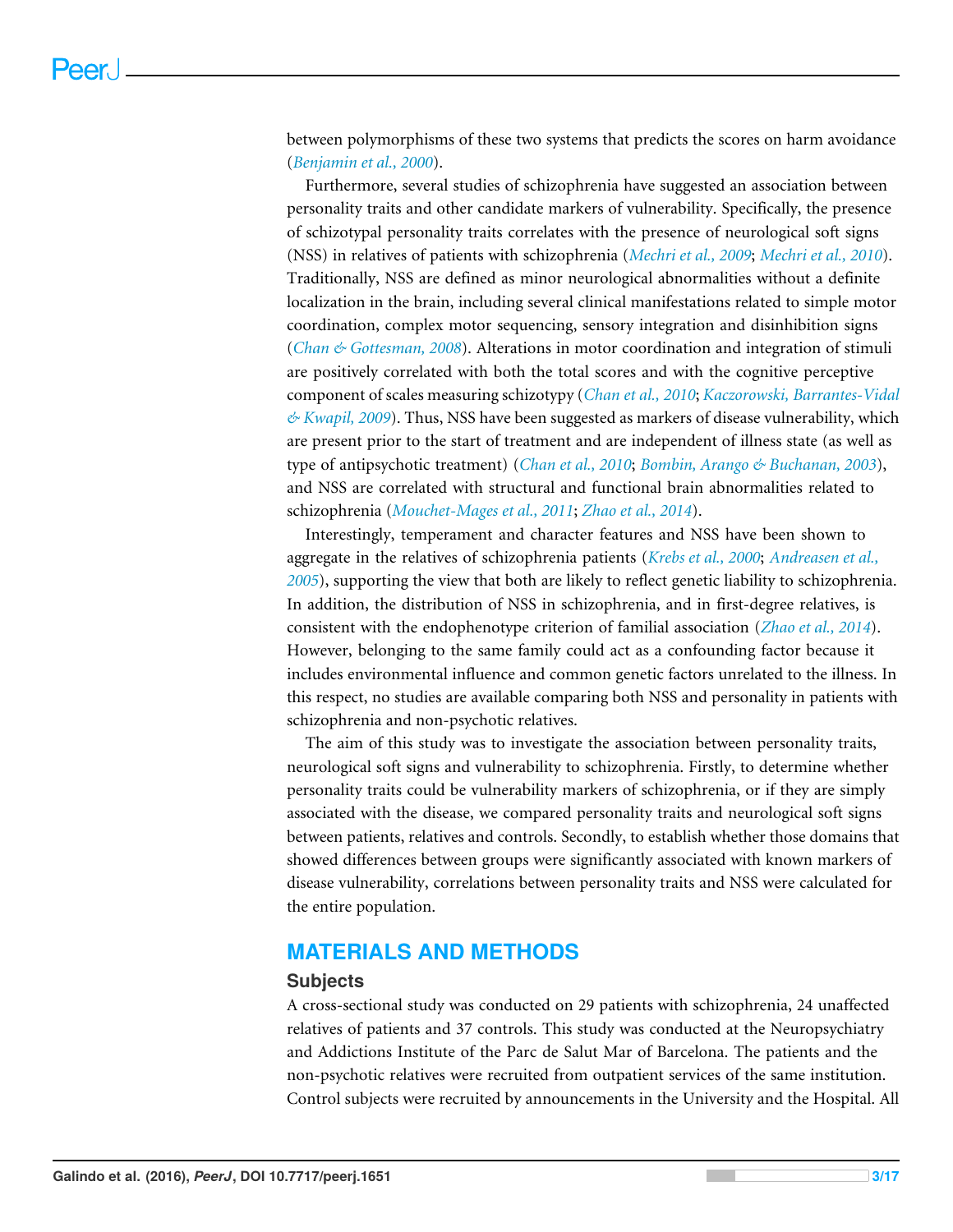participants lived in Spain for more than five years and were fluent Spanish speakers. The non-psychotic relatives were not from the same families of the patients included in the study, in order to avoid the effects of similar rearing that could induce potential similarities in temperament and character between patients and siblings. Considering that the total population was organized into three categories (patients, unaffected relatives and healthy controls), the participants were matched by gender and age.

The exclusion criteria included the presence of a substance dependence disorder (with the exception of nicotine dependence) according to DSM IV-TR (Diagnostic and Statistical Manual of Mental Disorders, Fourth Edition), the presence any other psychiatric disorder of axis I or II of DSM IV-TR as well as the personal history of severe somatic or neurological disorders. All subjects were between 25 and 50 years old and had an estimated IQ >80 measured by WAIS subscales (Digit, cubes, vocabulary, arithmetic, symbol search). The patients were diagnosed with schizophrenia from the medical record and confirmed by the Structured Clinical Interview for DSM Disorders. Unaffected relatives and healthy controls were evaluated as well. All the patients had a disease duration between 5 and 15 years, were treated with atypical antipsychotics, had never received electroconvulsive therapy and had been clinically stable for the last six months (all positive items of the PANSS positive subscale scoring 4 or lower). The non-psychotic relatives were from the same mother and father of a patient with a diagnosis of schizophrenia, according to DSM IV-TR. Control subjects and their first and second degree relatives had to be free of any axis I disorders. The study was approved by the ethics committee of the CEIC-Parc de Salut Mar Hospital (2011/4141/I). All subjects gave informed written consent and were assured of the confidentiality of the data being collected.

#### **Experimental procedure**

Basic socio-biographical data were collected from the medical history. This data included years of education, socio-economic level, psychiatric and medical history, years from disease onset, administered treatment and psychiatric history of first degree relatives. Patients were clinically assessed using the Positive and Negative Syndrome Scale (PANSS) (*[Peralta & Cuesta, 1994](#page-15-7)*) and the overall functioning of the subjects was assessed using the Global Adaptive Functioning (GAF) (*[Jones et al., 1995](#page-14-5)*).

All subjects were assessed with the Spanish version of the Temperament and Character Inventory (TCI-R) (*[Gutiérrez-Zotes et al., 0000](#page-14-6)*) and the Neurological Soft Signs Scale (*[Krebs](#page-15-6) [et al., 2000](#page-15-6)*). Temperament is comprised of novelty seeking (i.e., impulsive, exploratory), harm avoidance (i.e., anxious, shy), reward dependence (i.e., sentimental, approvalseeking) and persistence (i.e., determined, ambitious). Character is comprised of selfdirectedness (i.e., responsible, purposeful), cooperativeness (i.e., helpful, empathic) and self-transcendence (i.e., imaginative, self-forgetful). The TCI-R sub-scores for each of the seven dimensions were calculated.

The NSS scale is composed of 23 items, rated from 0 to 3, and regrouped in five consistent factors: Motor coordination (hand dysrhythmia, finger opposition, fist edge–palm, foot dysrhythmia, alternative movements: foot speed, alternative movements: hand speed,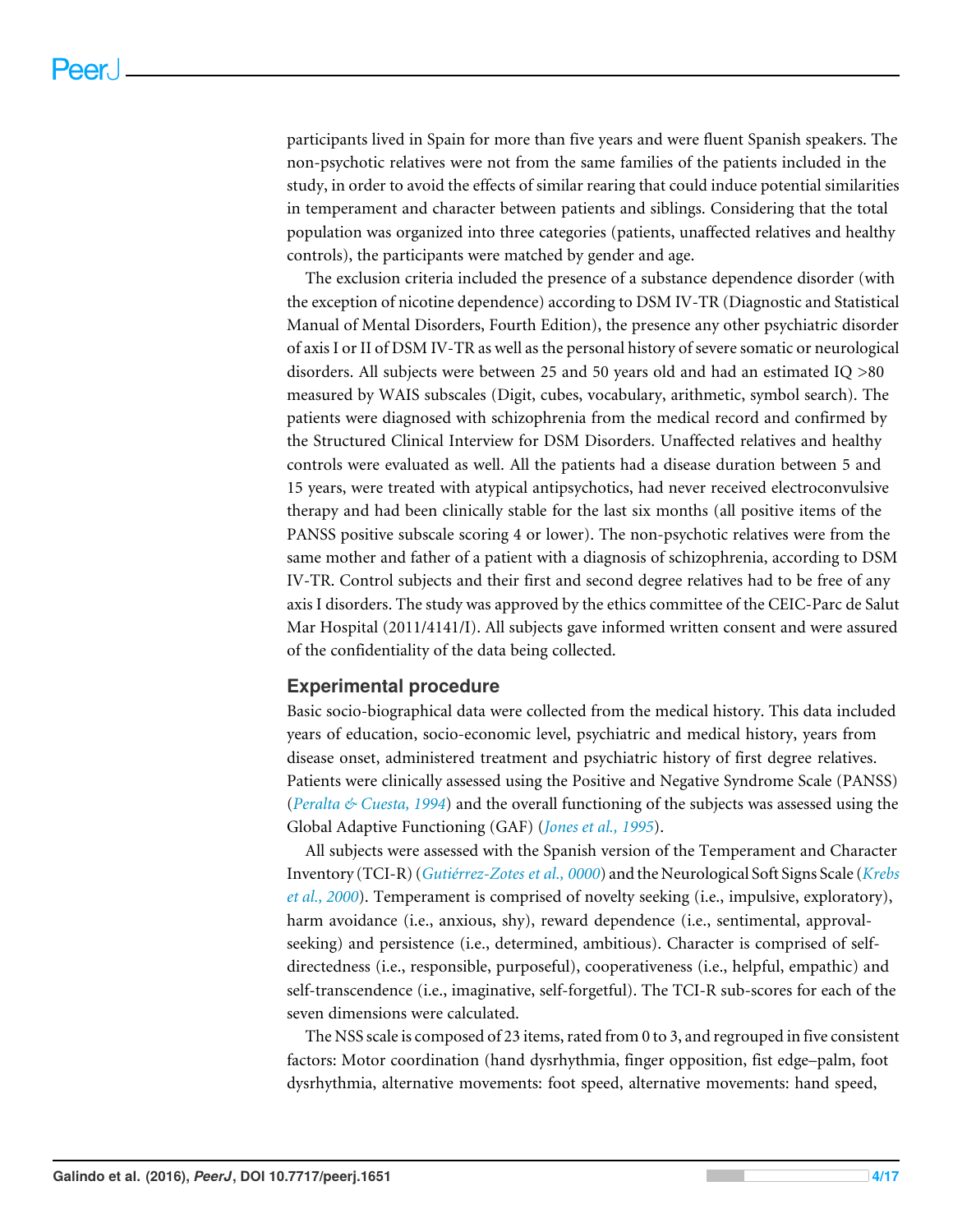|                                          | <b>Controls</b>  | Non-psychotic<br>relatives | <b>Patients</b>  | D             |
|------------------------------------------|------------------|----------------------------|------------------|---------------|
|                                          | $n = 37$         | $n = 24$                   | $n=29$           |               |
| Mean Age (years) $\pm$ SD                | $36.78 \pm 7.61$ | $40.92 \pm 10.32$          | $37.97 \pm 7.13$ | 0.165         |
| Gender (M/F)                             | 17/20            | 11/13                      | 16/13            | 0.713         |
| Mean years of education (years) $\pm$ SD | $12.89 \pm 1.76$ | $11.50 \pm 2.65$           | $10.00 \pm 2.80$ | $\leq 0.05^*$ |

<span id="page-4-0"></span>**Table 1 Demographic characteristics in controls, non-psychotic relatives and patients with schizophrenia.**

standing heel-to-toe), Motor integration (Romberg, apraxia, tandem walk, finger-tonose, gait, tongue protrusion), Sensory integration (stereognosia, hand–face, constructive apraxia, graphesthesia, right-left recognition), Quality of lateralization (right-left confusion, lateral preference, right-left asymmetry) and Involuntary movements (abnormal movement and posture, mirror movements).

The NSS total score and sub-scores for each of the factors were calculated. Two assessors (LG and FP) were trained to perform the neurological assessment. The inter-rater reliability of the assessment of NSS was established by the two assessors and jointly examined 20 independent subjects. The intra-class correlation coefficient (SPSS: two way Mixed Effect Model, confidence interval =  $95\%$ ) was 0.90 [0.77–0.95].

#### **Statistical analysis**

First, univariate analyses of the sociodemographic data were performed. Differences in age and years of education were determined with the Analysis of Variance (ANOVA), and the *chi* square test was applied for gender differences. As there were statistical differences in years of education, it was added as a covariate in the rest of the analyses.

Temperament, character and NSS scores were analyzed with the Levene test. Then, to study differences between groups, and depending on the results on Levene tests, the analysis was performed with ANOVAs followed by the Bonferroni post-hoc test or a Kruskall–Wallis test followed by Mann–Whitney U test, adding years of education as a covariate. Pearson correlations were performed using the entire population between the total NSS scores and sub-scores for each temperament and character domains, adding years of education as a covariate. Accepting an alpha risk of 0.05 and a beta risk of 0.2 in a two-sided test, 23 subjects are necessary in every group to recognize as statistically significant a difference greater than or equal to 1 unit. The common standard deviation is assumed to be 1.2. It has been anticipated a drop-out rate of 0%.

# **RESULTS**

#### **Demographic characteristics**

No significant differences between groups were observed in terms of age or gender; although patients with schizophrenia and non-psychotic relatives showed significantly less years of education than controls [\(Table 1\)](#page-4-0).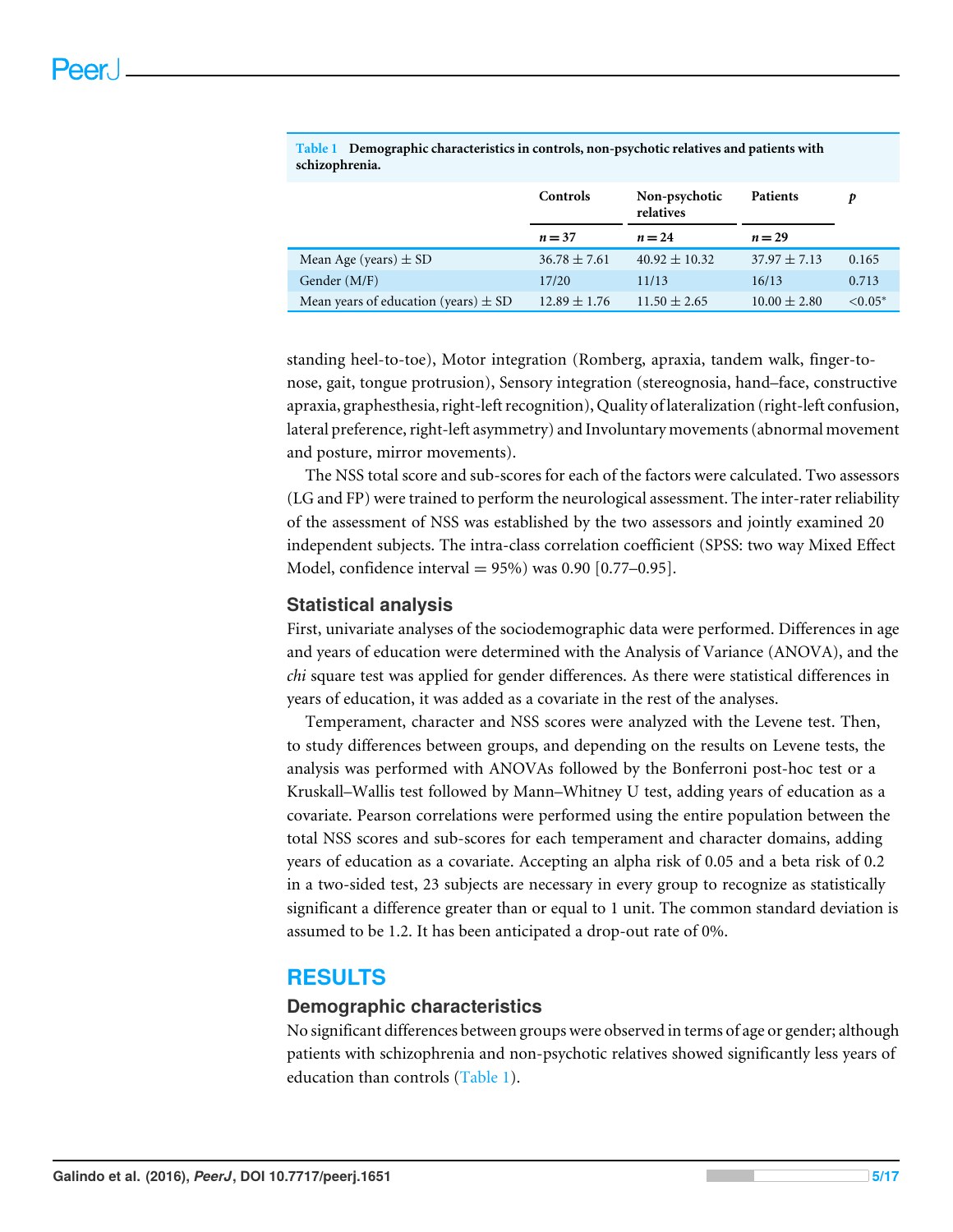|             |                                                      | Controls          | Non-psychotic<br>relatives | <b>Patients</b>   | $\boldsymbol{F}$ | p         |
|-------------|------------------------------------------------------|-------------------|----------------------------|-------------------|------------------|-----------|
|             |                                                      | $n = 37$          | $n=24$                     | $n = 29$          |                  |           |
|             | Harm avoidance<br>$(mean \pm SEM)$                   | $86.18 \pm 1.85$  | $99.38 \pm 4.49$           | $109.21 \pm 2.97$ | 13.10            | $< 0.01*$ |
|             | Reward dependence<br>$(\text{mean} \pm \text{SEM})$  | $109.36 \pm 2.03$ | $101.38 \pm 3.13$          | $99.79 \pm 3.66$  | 3.15             | $< 0.05*$ |
| Temperament | Novelty seeking<br>$(mean \pm SEM)$                  | $102.39 \pm 1.55$ | $102.81 \pm 2.88$          | $97.7 \pm 2.43$   | 1.29             | 0.27      |
|             | Persistence<br>$(\text{mean} \pm \text{SEM})$        | $113.91 \pm 2.63$ | $103.14 \pm 4.75$          | $100.58 \pm 3.50$ | 3.83             | $< 0.05*$ |
|             | Self-directedness<br>$(\text{mean} \pm \text{SEM})$  | $159.62 \pm 2.87$ | $141.14 \pm 4.64$          | $134.67 \pm 4.40$ | 10.11            | $< 0.01*$ |
| Character   | Cooperativeness<br>$mean \pm SEM$ )                  | $147.17 \pm 2.24$ | $137.05 \pm 2.57$          | $133.12 \pm 3.86$ | 5.59             | $< 0.05*$ |
|             | Self-Transcendence<br>$(\text{mean} \pm \text{SEM})$ | $54.30 \pm 2.56$  | $58.76 \pm 2.82$           | $66.25 \pm 3.99$  | 3.63             | $< 0.05*$ |

#### <span id="page-5-0"></span>**Table 2 Temperament and character scores in controls, non-psychotic relatives and patients with schizophrenia.**

#### **Temperament scores (TCI-R)**

[Table 2](#page-5-0) shows the scores obtained for each temperament dimension in controls, nonpsychotic relatives and patients. Harm Avoidance scores were significantly different between the groups  $(F(2,88) = 13.10, p < 0.001)$  [\(Fig. 1\)](#page-6-0). Subsequent post-hoc analysis revealed that patients with schizophrenia and non-psychotic relatives obtained significantly higher scores on harm avoidance than controls, and patients showed significantly higher scores than relatives [\(Fig. 1\)](#page-6-0). In addition, significant differences between the groups were observed in reward dependence  $(F(2,88) = 3.15, p < 0.05)$  and persistence  $(F(2,88) =$ 3.83, *p* < 0.05) scores. The post-hoc test revealed that patients obtained significantly lower reward dependence scores than controls and both patients and non-psychotic relatives had lower persistence scores than controls. No significant differences between groups were observed for novelty seeking scores [\(Fig. 1\)](#page-6-0).

#### **Character scores (TCI-R)**

[Table 2](#page-5-0) shows the scores obtained for each character dimension in controls, non-psychotic relatives and patients. Significant differences between groups were observed in selfdirectedness, cooperativeness and self-transcendence scores. A subsequent subgroups analysis revealed that both patients and relatives obtained significantly lower scores on self-directedness and cooperativeness than the controls ( $Fig. 2$ ). In addition, no significant differences were observed in self-directedness or cooperativeness scores between patients and relatives. Finally, significantly higher self-transcendence scores were observed in patients with schizophrenia than in the controls [\(Fig. 2\)](#page-7-0).

#### **Neurological soft signs scores**

Significant differences between groups were observed for the total NSS scores (*F*(2,88)  $=$  41.98,  $p < 0.01$ ). A subsequent post-hoc analysis revealed significantly higher NSS scores in both non-psychotic relatives and patients, compared with the control subjects.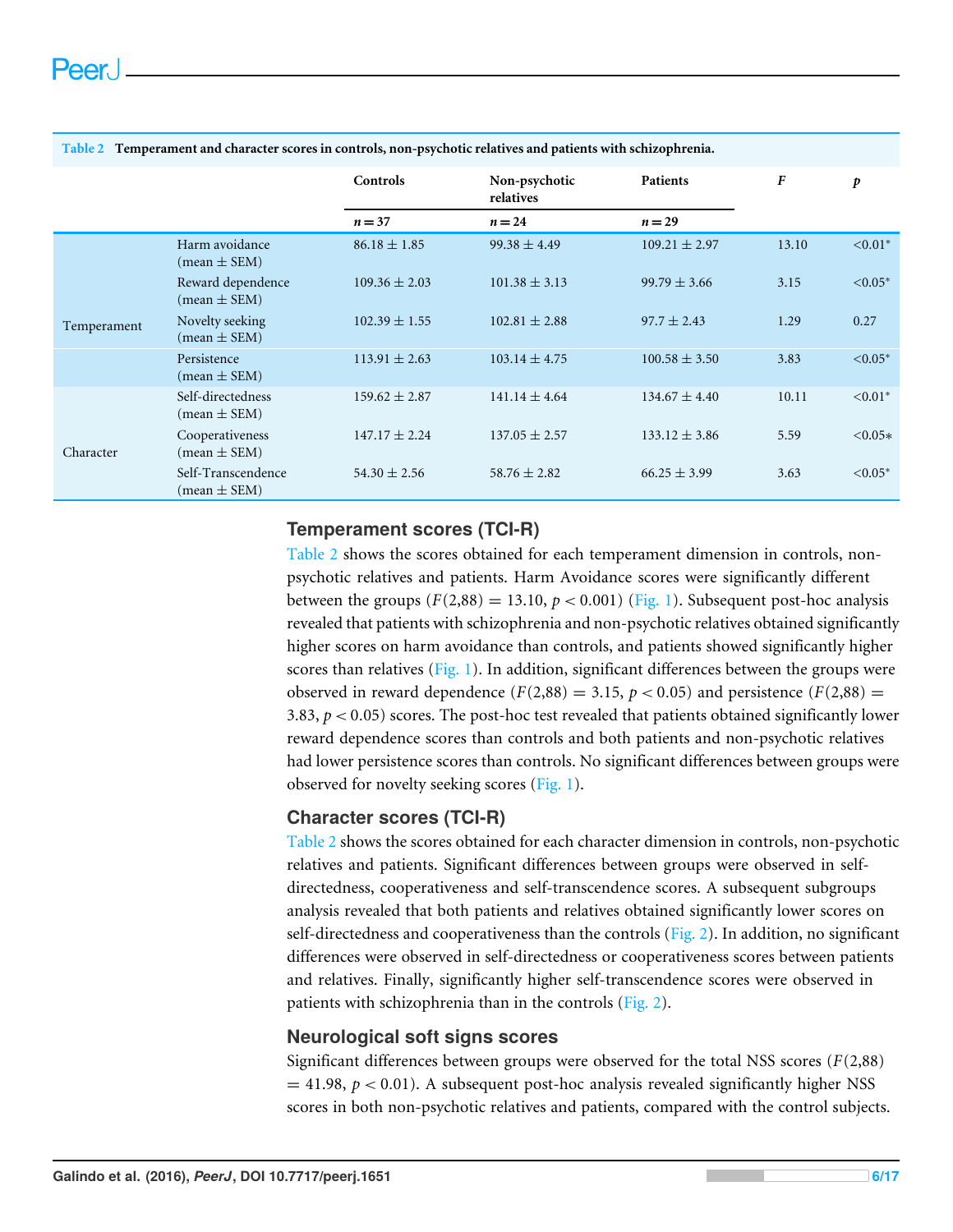<span id="page-6-0"></span>



In addition, patients showed higher total NSS scores than non-psychotic relatives [\(Fig. 3\)](#page-8-0). Scores obtained in each NSS domain for the three groups are shown in [Table 3.](#page-7-1) Significant differences between groups were observed for each of the NSS sub-scores. Post-hoc analyses revealed significantly higher scores in motor coordination and involuntary movements in patients and relatives, as compared with the controls. In addition, patients showed higher scores than relatives in both of these NSS sub-scores. With respect to motor integration and quality of lateralization, patients and relatives also showed higher scores than control subjects, while no significant differences were observed between patients and relatives. For sensory integration, higher scores were observed only in patients compared with the control group [\(Fig. 3\)](#page-8-0).

#### **Correlations between NSS and TCI-R scores**

[Table 4](#page-8-1) shows the Pearson coefficients obtained for correlations between NSS scores and temperament and character scores for the entire population studied. In terms of temperament, total NSS scores were positively correlated with harm avoidance, while a negative correlation was observed between total NSS, novelty seeking and persistence scores. When each temperament dimension was analyzed separately, harm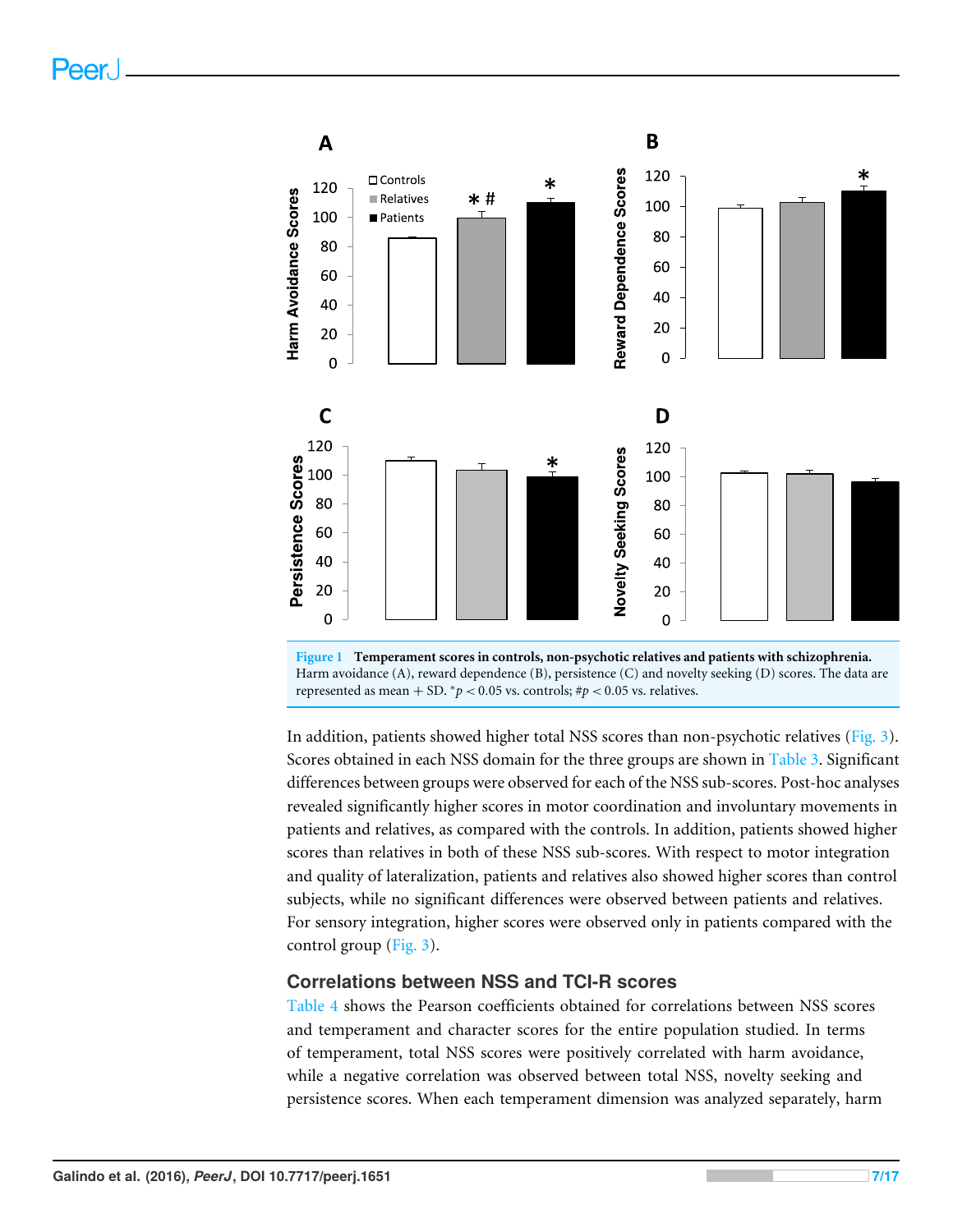Peer.

<span id="page-7-0"></span>

**Figure 2 Character scores in controls, non-psychotic relatives and patients with schizophrenia.** Selfdirectedness (A), cooperativeness (B) and self-transcendence (C) scores. The data are represented as mean + SD. <sup>∗</sup>*p* < 0.05 vs. controls.

#### <span id="page-7-1"></span>**Table 3 NSS scores in controls, non-psychotic relatives and patients with schizophrenia.**

| Neurological soft sign scores              | Controls        | Non-psychotic relatives | <b>Patients</b> |       | P             |
|--------------------------------------------|-----------------|-------------------------|-----------------|-------|---------------|
|                                            | $n = 37$        | $n = 24$                | $n=29$          |       |               |
| Motor coordination (mean $\pm$ SEM)        | $0.71 \pm 0.18$ | $1.65 \pm 0.34$         | $3.13 \pm 0.37$ | 15.32 | $< 0.001*$    |
| Sensory integration (mean $\pm$ SEM)       | $1.13 \pm 0.15$ | $1.65 \pm 0.18$         | $2.57 \pm 0.38$ | 6.31  | $< 0.001*$    |
| Motor integration (mean $\pm$ SEM)         | $1.32 \pm 0.11$ | $4.85 \pm 0.33$         | $4.52 \pm 0.33$ | 36.29 | $< 0.001*$    |
| Quality of lateralization (mean $\pm$ SEM) | $0.29 \pm 0.09$ | $0.95 \pm 0.34$         | $0.73 \pm 0.17$ | 4.20  | $\leq 0.01$ * |
| Involuntary movement (mean $\pm$ SEM)      | $0.94 \pm 0.15$ | $1.25 \pm 0.18$         | $2.78 \pm 0.40$ | 13.03 | $< 0.001*$    |

avoidance scores correlated significantly with sensory integration, motor coordination and motor integration scores. For persistence, significant negative correlations were observed with motor coordination, sensory integration, motor integration and involuntary movements. Finally, a positive correlation was observed between reward dependence and involuntary movements. Novelty seeking scores were negatively correlated with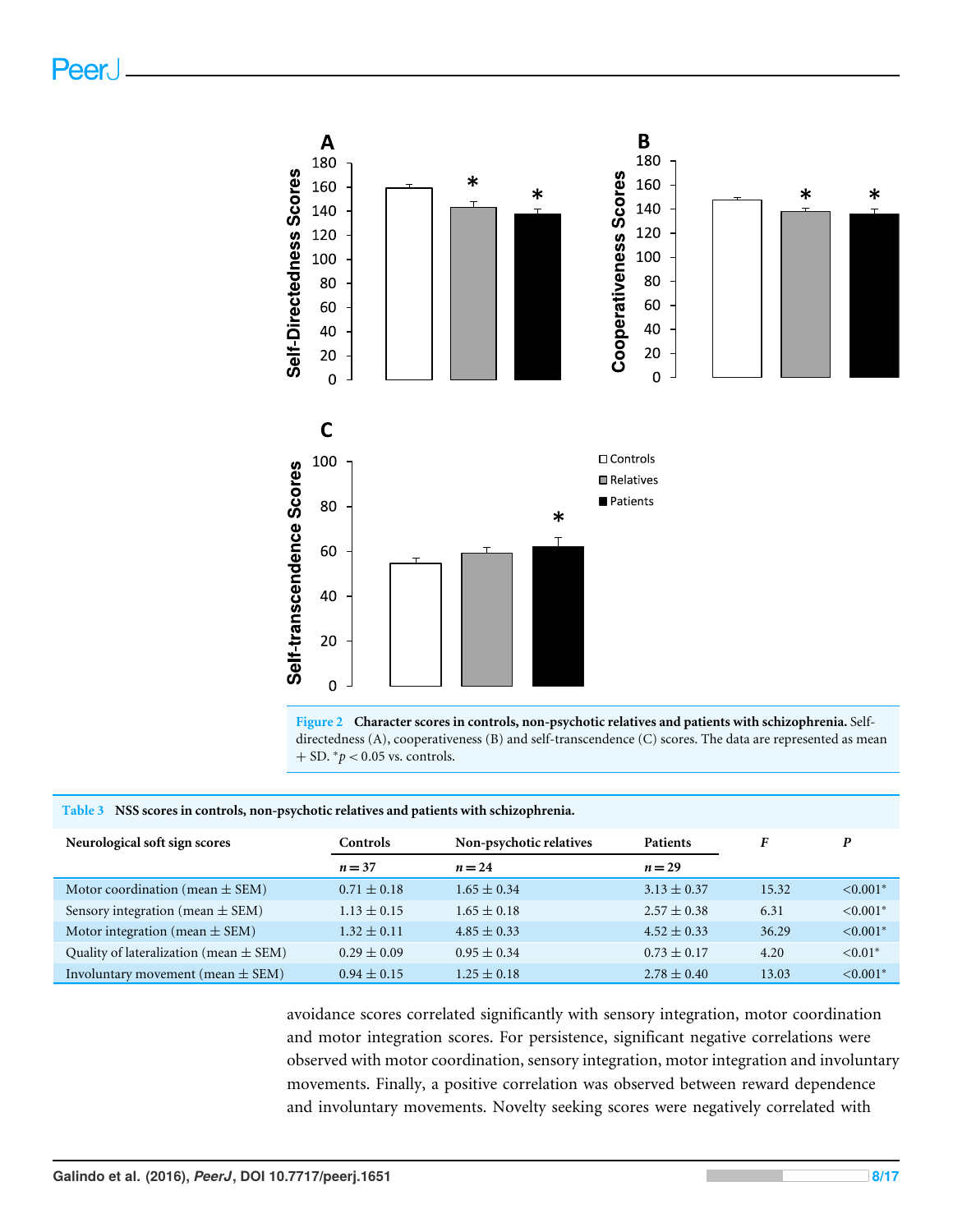<span id="page-8-0"></span>

**Figure 3 Total neurological soft signs (NSS) scores in controls, non-psychotic relatives and patients** with schizophrenia. The data are represented as mean  $+$  SD.  $^*p$  < 0.05 vs. controls;  $\#p$  < 0.05 vs. relatives.

|                    | <b>Total NSS</b> | Sensory integration | <b>Motor coordination</b> | Motor integration | <b>Quality lateralization</b> | Involuntary<br>movement |
|--------------------|------------------|---------------------|---------------------------|-------------------|-------------------------------|-------------------------|
| Harm avoidance     | $0.95*$          | $0.38*$             | $0.35***$                 | $0.48*$           | 0.03                          | 0.16                    |
| Reward dependence  | $-0.12$          | $-0.12$             | $-0.16$                   | $-0.15$           | 0.10                          | $0.25*$                 |
| Novelty seeking    | $-0.40*$         | $-0.84*$            | $-0.22$                   | $-0.15$           | $-0.29*$                      | $-0.15$                 |
| Persistence        | $-0.95*$         | $-0.43*$            | $0.29*$                   | $-0.43*$          | $-0.08$                       | $-0.40*$                |
| Self-directedness  | $-0.80*$         | $-0.18$             | $-0.39*$                  | $-0.40*$          | 0.03                          | $-0.08$                 |
| Cooperativeness    | $-0.55*$         | $-0.22*$            | $-0.32*$                  | $-0.23*$          | $-0.01$                       | $-0.13$                 |
| Self-transcendence | 0.19             | 0.07                | $0.27*$                   | 0.20              | $-0.01$                       | $-0.01$                 |

<span id="page-8-1"></span>**Table 4 Correlations coefficients between NSS and temperament features and between NSS and character traits in controls, non-psychotic relatives and patients with schizophrenia.**

> sensory integration. With regards to character, total NSS scores were negatively correlated with self-directedness and cooperativeness. For the individual character domains, self-directedness was negatively correlated with motor coordination and motor integration scores, while cooperativeness was negatively correlated with sensory integration, motor integration and motor coordination scores. No significant correlations were observed between self-transcendence and total NSS scores, although a positive correlation was present with motor coordination.

# **DISCUSSION**

The major finding in this study was that patients with schizophrenia and non-psychotic relatives display a unique profile of temperament and character that correlates with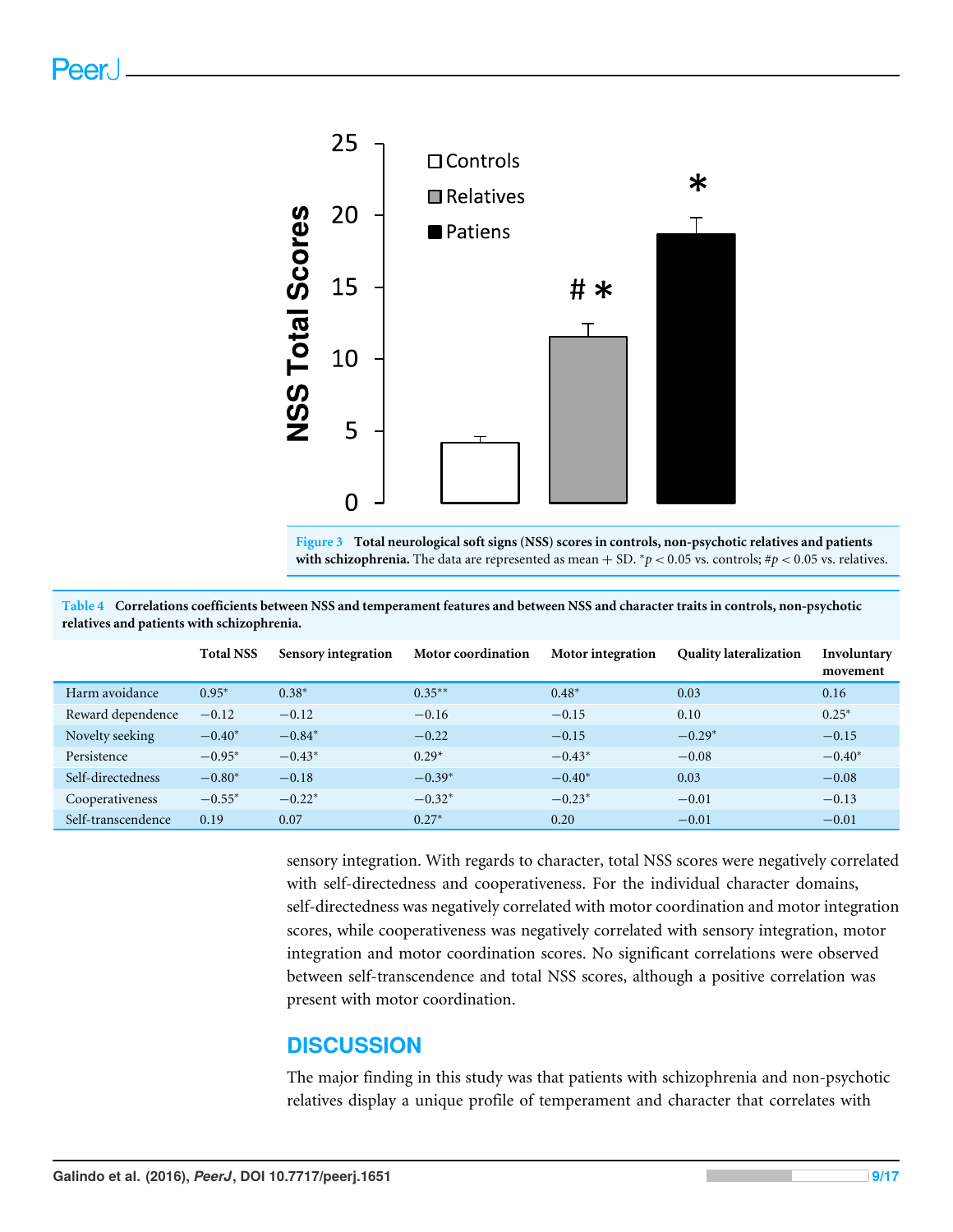alterations in NSS. Comparing personality traits and NSS between groups, both patients with schizophrenia and non-psychotic relatives obtained significantly higher scores on harm avoidance than controls, and patients showed significantly higher scores than relatives. Also, patients and non-psychotic relatives had lower persistence, self-directedness, and cooperativeness scores than controls. In addition, no significant differences were observed in self-directedness or cooperativeness scores between patients and relatives. Finally, significantly higher self-transcendence scores were observed in patients with schizophrenia, compared to controls.

Our results reveal an association between these hypothesized vulnerability markers, as temperament (especially harm avoidance, reward dependence and persistence) and character (especially self-directedness and cooperativeness) correlated with the presence of NSS in the entire sample.

Studies in non-psychotic relatives have been essential to uncover new vulnerability biomarkers of schizophrenia. In this sense, several studies have provided evidence showing that particular personality features could be considered as possible schizophrenia-related endophenotypes (*[Smith et al., 2008](#page-16-1)*). In this study, it was found that non-psychotic relatives had significantly higher harm avoidance scores compared with the controls, but lower scores than patients with schizophrenia. In agreement with our data, *[Smith et al. \(2008\)](#page-16-1)* found higher harm avoidance scores in siblings of patients with schizophrenia than in controls subjects, and another study reported that siblings are positioned between controls and patients with schizophrenia, in terms of temperament profile (*[Calvó de Padilla et al., 2006](#page-13-6)*). In contrast, *[Bora & Veznedaroglu \(2007\)](#page-13-1)* did not find differences in temperament between relatives of schizophrenic patients and the controls, although they did observe differences in harm avoidance between controls and relatives with high schizotypy. Together, these studies support the idea that high levels of harm avoidance may be associated with genetic vulnerability to schizophrenia, which, in turn, will interact with environmental and neurobiological influences to determine the expression of the disease. According to *[Kim](#page-15-8) [et al. \(2011\)](#page-15-8)* and *[Hansenne et al. \(2003\)](#page-14-7)*, harm avoidance has been associated with D2/3 receptor availability in the associative and sensorimotor subdivisions of the striatum and high Mismatch Negativity and hypervigilant fear perception, suggesting abnormal sensory gating of aversive stimuli as a vulnerability variable in schizophrenia. Furthermore, a locus on chromosome 8p21 associated to schizophrenia showed a linkage to harm avoidance (*[Zohar et al., 2003](#page-16-6)*).

With regards to character, it was found that, similar to patients; non-psychotic relatives had significantly lower self-directedness and cooperativeness scores when compared to controls. Other studies have reported lower levels of self-directedness and cooperativeness in siblings with high schizotypy as compared to controls, and high levels were observed in siblings with low schizotypy (*[Bora & Veznedaroglu, 2007](#page-13-1)*). One important aspect of the data in this study is that even though the non-psychotic relatives that participated in this study did not have familial ties to the patients with schizophrenia, they showed similar low levels of self-directedness and cooperativeness. It is well known that character is influenced more by environmental factors than temperament (*[Josefsson et al., 2013a](#page-14-1)*; *[Josefsson et al., 2013b](#page-14-2)*). However, the data in this study agrees with other studies, such as *[Gillespie et al., \(2003\)](#page-14-0)*;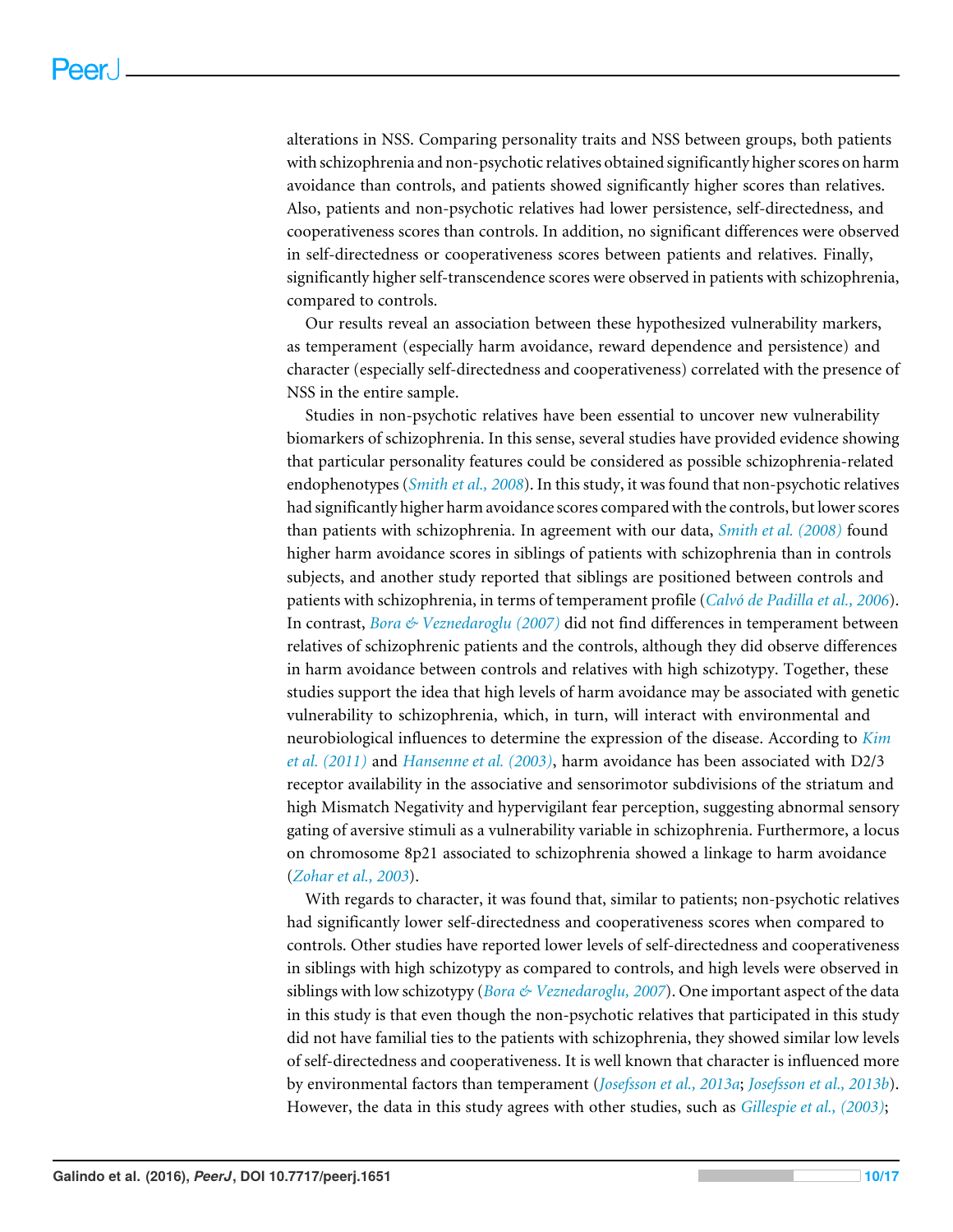*[Josefsson et al., \(2013a\)](#page-14-1)*; *[Josefsson et al., \(2013b\)](#page-14-2)*, showing that character may also have a genetic component. Self-transcendence was higher in patients than in the controls subject, but not in relatives. These results are in agreement with other studies reporting elevated self-transcendence in patients (*[Glatt et al., 2006](#page-14-3)*; *[Smith et al., 2008](#page-16-1)*). In contrast, *[Calvó de](#page-13-6) [Padilla et al. \(2006\)](#page-13-6)* found lower self-transcendence and cooperativeness in the relatives of patients with schizophrenia with respect to the controls. The discrepancies between studies could be due to the fact that the population used in the Calvo and Padilla study was an indigenous community living in a rural environment and not in an urban environment.

In accordance with previous studies, we found lower levels of persistence and reward dependence only in patients with schizophrenia as compared to controls. These findings endorse the hypothesis stating that high harm avoidance, low persistence and low reward dependence constitutes a temperament profile leading to social detachment, perseveration and schizotypy, when combined with a disorganized character profile that impairs emotional regulation (*[Smith et al., 2008](#page-16-1)*; *[Bora & Veznedaroglu, 2007](#page-13-1)*).

As reported previously in patients with schizophrenia (*[Bombin, Arango & Buchanan,](#page-13-5) [2003](#page-13-5)*; *[Chen et al., 2005](#page-13-7)*; *[Aksoy-Poyraz et al., 2011](#page-12-2)*) and in non-psychotic relatives (*[Gourion](#page-14-8) [et al., 2004](#page-14-8)*; *[Mechri et al., 2010](#page-15-3)*), we found higher NSS in both groups as compared with the controls, confirming the hypothesis that NSS is a vulnerability marker for schizophrenia. In addition, these results agree with the idea that NSS segregate with the illness and may be a valid and useful endophenotype (*[Chan et al., 2010](#page-13-4)*). The association between personality characteristics and NSS has been studied separately in siblings, or in patients with schizophrenia, but there are no prior studies correlating NSS with personality traits in patients with schizophrenia, non-psychotic relatives and controls. Our correlational analysis, including all three groups, showed that subjects with higher NSS scores exhibited higher harm-avoidance and persistence scores, while they exhibited lower self-directness and cooperativeness. Two related studies have evaluated the association between NSS and schizotypal personality traits with contradictory results. Thus, *[Mechri et al. \(2010\)](#page-15-3)*, using the Schizotypal Personality Questionnaire (SPQ), showed that the overall NSS score was correlated with the presence of schizotypal traits in both non-psychotic siblings and controls, while no association was found between NSS and schizotypal dimensions in relatives of patients with schizophrenia, when the SPQ test was used (*[Bollini et al., 2007](#page-13-8)*). The differences observed between these two studies, as well as the present work, could be due to the fact that they used a personality assessment tool based on outdated DSM III criteria. In this respect, one of the strengths of this study is the use of the TCI-R scale, which is a comprehensive personality questionnaire that has been extensively validated in clinical practice and research (*[Fassino et al., 2013](#page-14-9)*; *[Fresán et al., 2015](#page-14-10)*). One of the advantages of the TCI-R is that it explores normal and pathological personalities in subjects with mental disorders and also in the general population (*[Cloninger et al., 2012](#page-13-9)*; *[Josefsson et al., 2011](#page-14-11)*; *[De Fruyt et al., 2006](#page-13-10)*). Another advantage is that temperament and character domains have been associated with structural and functional changes in the brain (*[Laricchiuta et al.,](#page-15-9) [2014](#page-15-9)*; *[Lei et al., 2014](#page-15-10)*; *[Tuominen et al., 2013](#page-16-7)*), and have been related to specific chromosomal regions (*[Serretti et al., 2008](#page-16-8)*; *[Zohar et al., 2003](#page-16-6)*) supporting the neurobiological substrate for this personality model (*[Yang et al., 2015](#page-16-9)*). Another strength of the study is that the relatives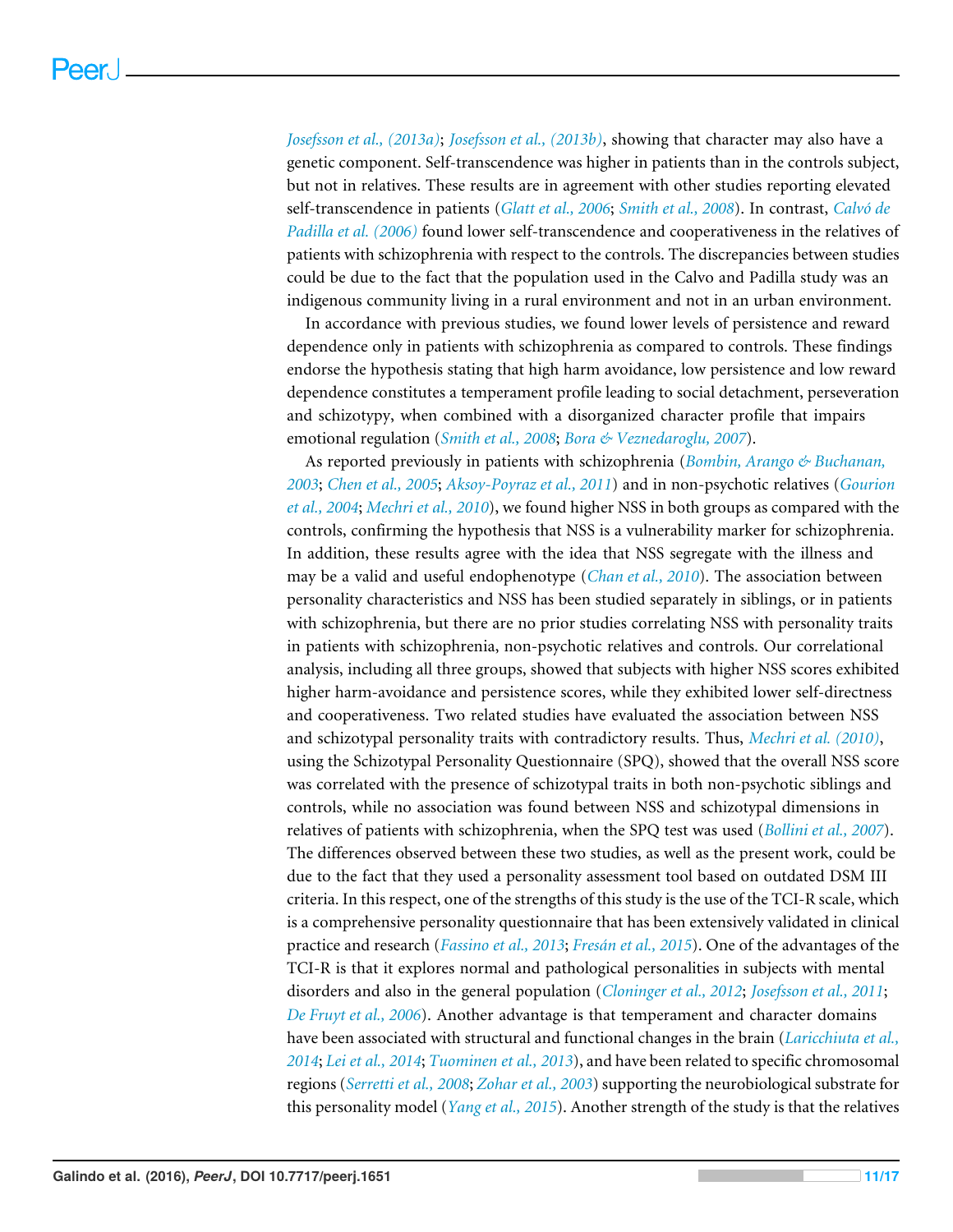of patients with schizophrenia had no familial ties to the patients used, thus decreasing the possibility that similar rearing would confound the results.

Finally, several limitations of the study are acknowledged. The first is the small sample size used, even though the TCI-R scores and NSS scores were similar to those reported in larger samples in the literature (*[Smith et al., 2008](#page-16-1)*; *[Mechri et al., 2010](#page-15-3)*). The second limitation is the use of an estimate of IQ values as a selection criterion, but not as a covariate in the analysis. This issue may have been a potential confounding factor, since IQ has been previously associated with personality and with NSS.

In conclusion, these results showed that patients with schizophrenia were more asocial (higher harm avoidance and lower reward dependence), more perseverative (higher persistence) and more schizotypal (lower self-directedness and cooperativeness, higher self-transcendence). In the group analysis, we found significant changes in personality traits in relatives of patients with schizophrenia. Indeed, non-psychotic relatives showed higher harm avoidance, lower self-directness and lower cooperativeness when compared to control subjects. Interestingly, all three items were correlated with total NSS scores. Thus, a positive correlation was observed between higher harm avoidance and total NSS, and negative correlations were found between lower self-directedness and lower cooperativeness with total NSS. These findings lend support to the idea that such personality traits could be potential vulnerability markers for schizophrenia. These vulnerability markers are likely to be useful tools in the prospective studies of high-risk populations.

# **ACKNOWLEDGEMENTS**

We would also like to thank Warren Meredith for reading the manuscripts and suggestions given.

# <span id="page-11-0"></span>**ADDITIONAL INFORMATION AND DECLARATIONS**

#### **Funding**

We received support from the ''Red de Transtornos Adictivos'' of the Instituto de Salud Carlos III (RD12/0028/0009) and the ''Centro de Investigación Biomédica en Red de Salud Mental'' (CIBERSAM G21). LG is a recipient of the ''Río Hortega'' fellowship from the Instituto de Salud Carlos III (ISCIII-FIS, CM14/00111). The funders had no role in study design, data collection and analysis, decision to publish, or preparation of the manuscript.

# **Grant Disclosures**

The following grant information was disclosed by the authors: Red de Transtornos Adictivos of the Instituto de Salud Carlos III: RD12/0028/0009. Centro de Investigación Biomédica en Red de Salud Mental: CIBERSAM G21. Instituto de Salud Carlos III: ISCIII-FIS, CM14/00111.

#### **Competing Interests**

The authors report no conflict of interest in this study. V Pérez has been a consultant to or has received honoraria or grants from AstraZeneca, Bristol-Myers-Squibb, Janssen Cilag,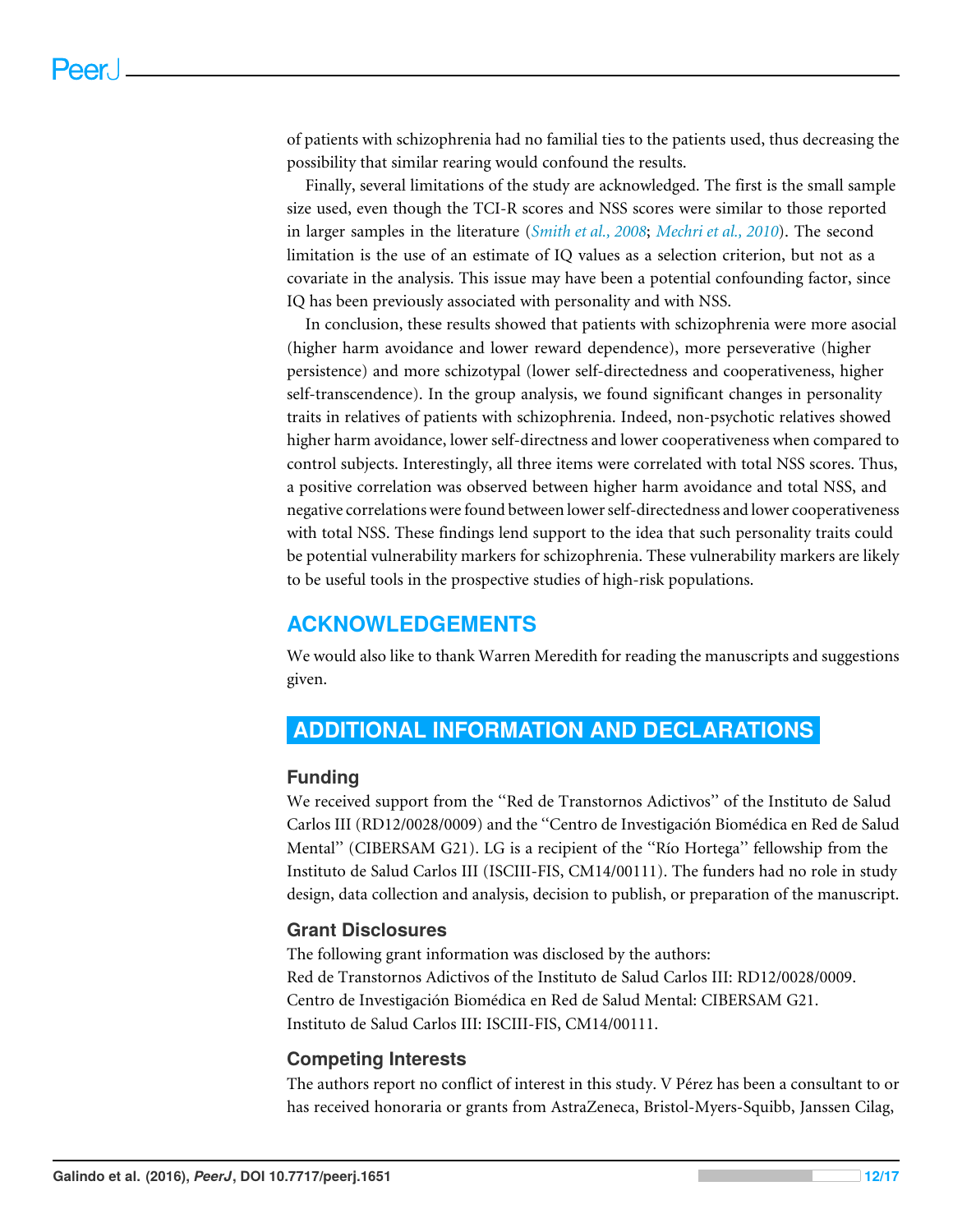Lundbeck, Merck, Otsuka, Roche, Servier and Medtronic. Claude Robert Cloninger is an Academic Editor for PeerJ.

#### **Author Contributions**

- [Liliana Galindo](#page-0-7) conceived and designed the experiments, performed the experiments, analyzed the data, contributed reagents/materials/analysis tools, wrote the paper, prepared figures and/or tables, reviewed drafts of the paper.
- [Francisco Pastoriza](#page-0-8) performed the experiments, wrote the paper, reviewed drafts of the paper.
- [Daniel Bergé,](#page-0-9) [Anna Mané](#page-0-10) and [Claude Robert Cloninger](#page-0-11) conceived and designed the experiments, analyzed the data, wrote the paper, reviewed drafts of the paper.
- [Marisol Picado,](#page-0-12) [Antonio Bulbena](#page-0-13) and [Victor Pérez](#page-0-14) contributed reagents/materials/analysis tools, reviewed drafts of the paper.
- [Patricia Robledo](#page-0-15) analyzed the data, contributed reagents/materials/analysis tools, wrote the paper, prepared figures and/or tables, reviewed drafts of the paper.
- [Oscar Vilarroya](#page-0-16) conceived and designed the experiments, contributed reagents/materials/analysis tools, reviewed drafts of the paper.

#### **Human Ethics**

The following information was supplied relating to ethical approvals (i.e., approving body and any reference numbers):

CEIC- Parc de Salut Mar, 2011/4141/I

#### **Data Availability**

The following information was supplied regarding data availability:

The raw data has been supplied as [Data S1.](http://dx.doi.org/10.7717/peerj.1651/supp-1)

#### **Supplemental Information**

Supplemental information for this article can be found online at [http://dx.doi.org/10.7717/](http://dx.doi.org/10.7717/peerj.1651#supplemental-information) [peerj.1651#supplemental-information.](http://dx.doi.org/10.7717/peerj.1651#supplemental-information)

# **REFERENCES**

- <span id="page-12-2"></span>**Aksoy-Poyraz C, Poyraz BÇ, Turan S, Arikan MK. 2011.** Minor physical anomalies and neurological soft signs in patients with schizophrenia and their siblings. *Psychiatry Research* **190**:85–90 [DOI 10.1016/j.psychres.2011.04.023.](http://dx.doi.org/10.1016/j.psychres.2011.04.023)
- <span id="page-12-1"></span>**Andreasen NC, Carpenter WT, Kane JM, Lasser RA, Marder SR, Weinberger DR. 2005.** Remission in schizophrenia: proposed criteria and rationale for consensus. *American Journal of Psychiatry* **162(March)**:441–449 [DOI 10.1176/appi.ajp.162.3.441.](http://dx.doi.org/10.1176/appi.ajp.162.3.441)
- <span id="page-12-0"></span>**Arnedo J, Svrakic DM, Del Val C, Romero-Zaliz R, Hernández-Cuervo H, Fanous AH, Pato MT, Pato CN, De Erausquin GA, Cloninger CR, Zwir I. 2014.** Uncovering the hidden risk architecture of the schizophrenias: confirmation in three independent genome-wide association studies. *The American Journal of Psychiatry* **172(2)**:139–153 [DOI 10.1176/appi.ajp.2014.14040435.](http://dx.doi.org/10.1176/appi.ajp.2014.14040435)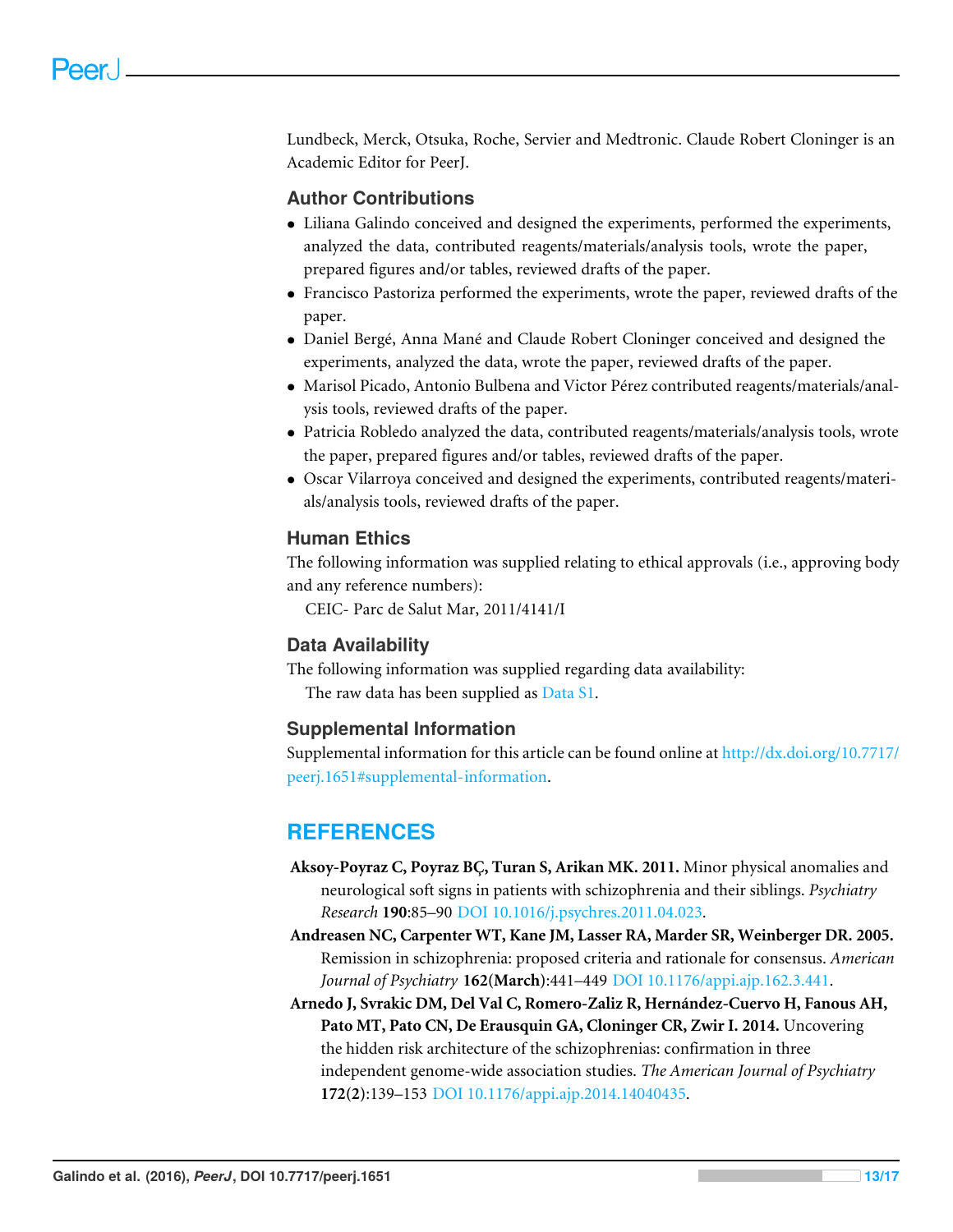- <span id="page-13-2"></span>**Benjamin J, Osher Y, Kotler M, Gritsenko I, Nemanov L, Belmaker RH, Ebstein RP. 2000.** Association between tridimensional personality questionnaire (TPQ) traits and three functional polymorphisms: dopamine receptor D4 (DRD4), serotonin transporter promoter region (5-HTTLPR) and catechol O-methyltransferase (COMT). *Molecular Psychiatry* **5(1)**:96–100 [DOI 10.1038/sj.mp.4000640.](http://dx.doi.org/10.1038/sj.mp.4000640)
- <span id="page-13-8"></span>**Bollini AM, Compton MT, Esterberg ML, Rutland J, Chien VH, Walker EF. 2007.** Associations between schizotypal features and indicators of neurological and morphological abnormalities. *Schizophrenia Research* **92**:32–40 [DOI 10.1016/j.schres.2007.01.018.](http://dx.doi.org/10.1016/j.schres.2007.01.018)
- <span id="page-13-5"></span>**Bombin I, Arango C, Buchanan RW. 2003.** Assessment tools for soft signs-a review of the major scales used in research on neurological soft signs in schizophrenia, with recommendations for future directions of soft sign assessment. *Psychiatric Annals* **33**:170–180 [DOI 10.3928/0048-5713-20030301-06.](http://dx.doi.org/10.3928/0048-5713-20030301-06)
- <span id="page-13-1"></span>**Bora E, Veznedaroglu B. 2007.** Temperament and character dimensions of the relatives of schizophrenia patients and controls: the relationship between schizotypal features and personality. *European Psychiatry* **22**:27–31 [DOI 10.1016/j.eurpsy.2006.07.002.](http://dx.doi.org/10.1016/j.eurpsy.2006.07.002)
- <span id="page-13-6"></span>**Calvó de Padilla M, Padilla E, González Alemán G, Bourdieu M, Guerrero G, Strejilevich S, Escobar JI, Svrakic N, Cloninger CR, De Erausquin GA. 2006.** Temperament traits associated with risk of schizophrenia in an indigenous population of Argentina. *Schizophrenia Research* **83**:299–302 [DOI 10.1016/j.schres.2005.12.848.](http://dx.doi.org/10.1016/j.schres.2005.12.848)
- <span id="page-13-3"></span>**Chan RCK, Gottesman II. 2008.** Neurological soft signs as candidate endophenotypes for schizophrenia: a shooting star or a Northern star? *Neuroscience and Biobehavioral Reviews* **32**:957–971 [DOI 10.1016/j.neubiorev.2008.01.005.](http://dx.doi.org/10.1016/j.neubiorev.2008.01.005)
- <span id="page-13-4"></span>**Chan RCK, Wang Y, Zhao Q, Yan C, Xu T, Gong Q-Y, Manschreck TC. 2010.** Neurological soft signs in individuals with schizotypal personality features. *The Australian and New Zealand Journal of Psychiatry* **44**:800–804 [DOI 10.3109/00048674.2010.482920.](http://dx.doi.org/10.3109/00048674.2010.482920)
- <span id="page-13-7"></span>**Chen EYH, Hui CLM, Chan RCK, Dunn ELW, Miao MYK, Yeung WS, Wong C-K, Chan W-F, Tang WN. 2005.** A 3-year prospective study of neurological soft signs in first-episode schizophrenia. *Schizophrenia Research* **75**:45–54 [DOI 10.1016/j.schres.2004.09.002.](http://dx.doi.org/10.1016/j.schres.2004.09.002)
- <span id="page-13-0"></span>**Cloninger CR, Svrakic DM, Przybeck TR. 1993.** A psychobiological model of temperament and character. *Archives of General Psychiatry* **50(12)**:975–990 [DOI 10.1001/archpsyc.1993.01820240059008.](http://dx.doi.org/10.1001/archpsyc.1993.01820240059008)
- <span id="page-13-9"></span>**Cloninger CR, Zohar AH, Hirschmann S, Dahan D. 2012.** The psychological costs and benefits of being highly persistent: personality profiles distinguish mood disorders from anxiety disorders. *Journal of Affective Disorders* **136(3)**:758–766 [DOI 10.1016/j.jad.2011.09.046.](http://dx.doi.org/10.1016/j.jad.2011.09.046)
- <span id="page-13-10"></span>**De Fruyt F, De Clercq BJ, Van Wiele L De, Van Heeringen K. 2006.** The validity of cloninger's psychobiological model versus the five-factor model to predict DSM-IV personality disorders in a heterogeneous psychiatric sample: domain facet and residualized facet descriptions. *Journal of Personality* **74(April 2006)**:479–510 [DOI 10.1111/j.1467-6494.2006.00382.x.](http://dx.doi.org/10.1111/j.1467-6494.2006.00382.x)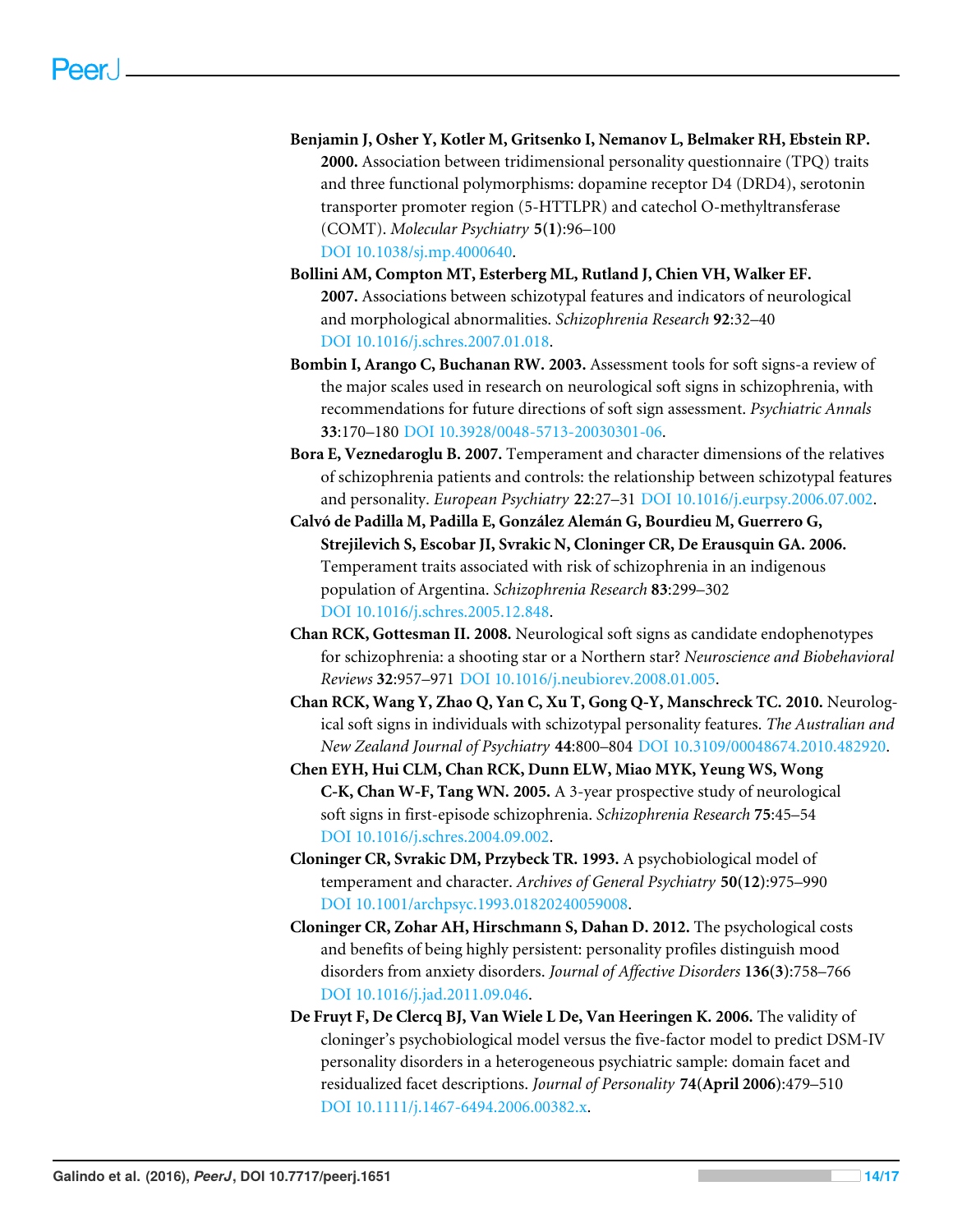- <span id="page-14-4"></span>**Ebstein RP. 2006.** The molecular genetic architecture of human personality: beyond selfreport questionnaires. *Molecular Psychiatry* **11**:427–445 [DOI 10.1038/sj.mp.4001814.](http://dx.doi.org/10.1038/sj.mp.4001814)
- <span id="page-14-9"></span>**Fassino S, Amianto F, Sobrero C, Abbate Daga G. 2013.** Does it exist a personality core of mental illness? A systematic review on core psychobiological personality traits in mental disorders. *Panminerva Medica* **55(4)**:397–413.
- <span id="page-14-10"></span>**Fresán A, León-Ortiz P, Robles-García R, Azcárraga M, Guizar D, Reyes-Madrigal F, Tovilla-Zárate CA, De la Fuente-Sandoval C. 2015.** Personality features in ultrahigh risk for psychosis: a comparative study with schizophrenia and control subjects using the Temperament and Character Inventory-Revised (TCI-R). *Journal of Psychiatric Research* **61**:168–173 [DOI 10.1016/j.jpsychires.2014.12.013.](http://dx.doi.org/10.1016/j.jpsychires.2014.12.013)
- <span id="page-14-0"></span>**Gillespie NA, Cloninger CR, Heath AC, Martin NG. 2003.** The genetic and environmental relationship between Cloninger's dimensions of temperament and character. *Personality and Individual Differences* **35**:1931–1946 [DOI 10.1016/S0191-8869\(03\)00042-4.](http://dx.doi.org/10.1016/S0191-8869(03)00042-4)
- <span id="page-14-3"></span>**Glatt SJ, Stone WS, Faraone SV, Seidman LJ, Tsuang MT. 2006.** Psychopathology, personality traits and social development of young first-degree relatives of patients with schizophrenia. *The British Journal of Psychiatry: The Journal of Mental Science* **189**:337–345 [DOI 10.1192/bjp.bp.105.016998.](http://dx.doi.org/10.1192/bjp.bp.105.016998)
- <span id="page-14-8"></span>**Gourion D, Goldberger C, Olie JP, Lôo H, Krebs MO. 2004.** Neurological and morphological anomalies and the genetic liability to schizophrenia: a composite phenotype. *Schizophrenia Research* **67**:23–31 [DOI 10.1016/S0920-9964\(03\)00099-9.](http://dx.doi.org/10.1016/S0920-9964(03)00099-9)
- <span id="page-14-6"></span>**Gutiérrez-Zotes JA, Bayón C, Montserrat C, Valero J, Labad A, Cloninger CR, Fernández-Aranda F.** Temperament and Character Inventory Revised (TCI-R). Standardization and normative data in a general population sample. *Actas Españolas de Psiquiatría* **32(1)**:8–15.
- <span id="page-14-7"></span>**Hansenne M, Pinto E, Scantamburlo G, Couvreur A, Reggers J, Fuchs S, Pitchot W, Ansseau M. 2003.** Mismatch negativity is not correlated with neuroendocrine indicators of catecholaminergic activity in healthy subjects. *Human Psychopharmacology* **18(3)**:201–205 [DOI 10.1002/hup.468.](http://dx.doi.org/10.1002/hup.468)
- <span id="page-14-5"></span>**Jones SH, Thornicroft G, Coffey M, Dunn G. 1995.** A brief mental health outcome scale-reliability and validity of the Global Assessment of Functioning (GAF). *The British Journal of Psychiatry: The Journal of Mental Science* **166(5)**:654–659 [DOI 10.1192/bjp.166.5.654.](http://dx.doi.org/10.1192/bjp.166.5.654)
- <span id="page-14-11"></span>**Josefsson K, Cloninger CR, Hintsanen M, Jokela M, Pulkki-Råback L, Keltikangas-Järvinen L. 2011.** Associations of personality profiles with various aspects of wellbeing: a population-based study. *Journal of Affective Disorders* **133(1–2)**:265–273 [DOI 10.1016/j.jad.2011.03.023.](http://dx.doi.org/10.1016/j.jad.2011.03.023)
- <span id="page-14-1"></span>**Josefsson K, Jokela M, Cloninger CR, Hintsanen M, Salo J, Hintsa T, Pulkki-Råback L, Keltikangas-Järvinen L. 2013a.** Maturity and change in personality: developmental trends of temperament and character in adulthood. *Development and Psychopathology* **25(3)**:713–727 [DOI 10.1017/S0954579413000126.](http://dx.doi.org/10.1017/S0954579413000126)
- <span id="page-14-2"></span>**Josefsson K, Jokela M, Hintsanen M, Robert Cloninger C, Pulkki-Råback L, Merjonen P, Hutri-Kähönen N, Keltikangas-Järvinen L. 2013b.** Parental care-giving and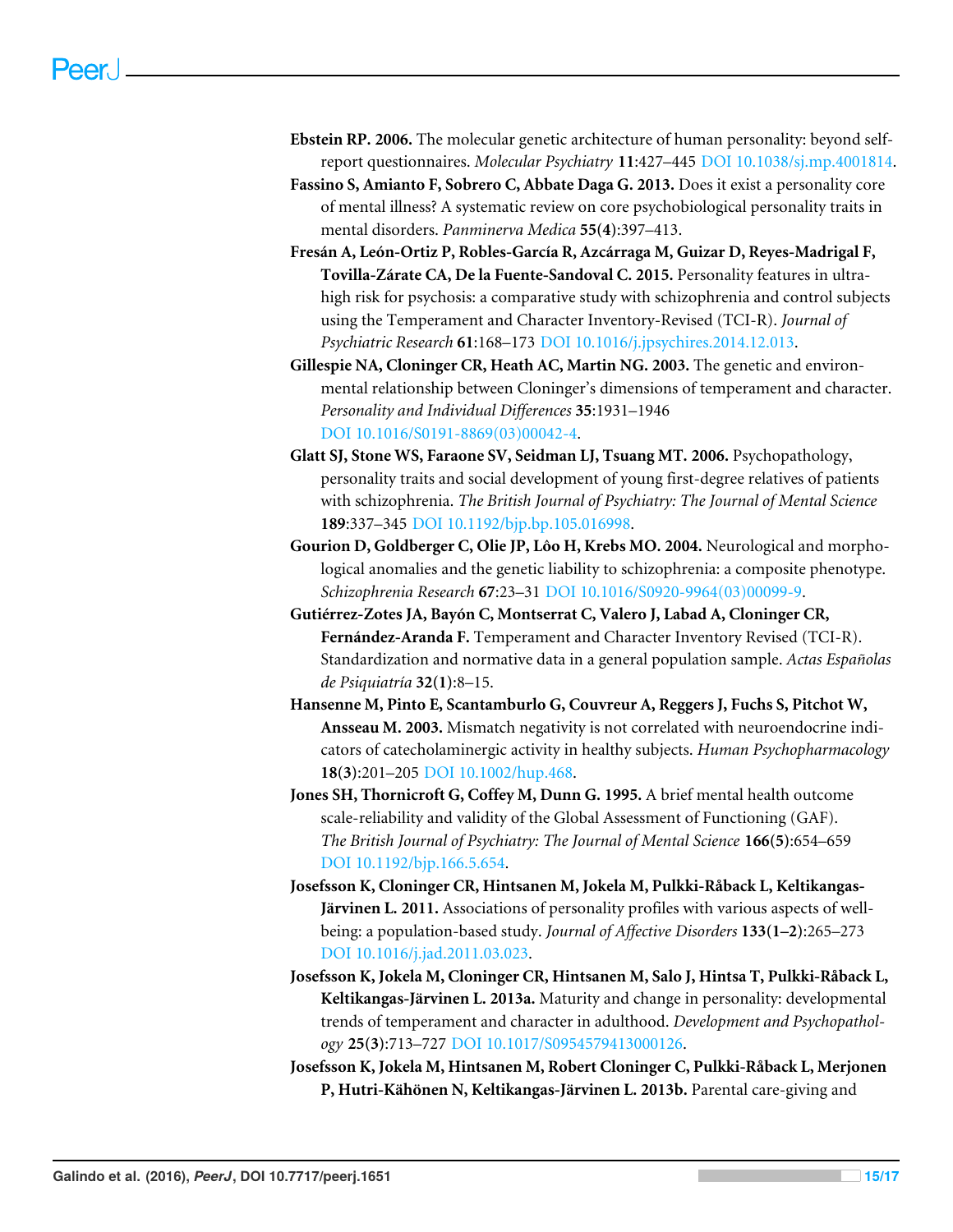home environment predicting offspring's temperament and character traits after 18 years. *Psychiatry Research* **209**:643–651 [DOI 10.1016/j.psychres.2013.01.007.](http://dx.doi.org/10.1016/j.psychres.2013.01.007)

- <span id="page-15-4"></span>**Kaczorowski JA, Barrantes-Vidal N, Kwapil TR. 2009.** Neurological soft signs in psychometrically identified schizotypy. *Schizophrenia Research* **115(2–3)**:293–302 [DOI 10.1016/j.schres.2009.06.018.](http://dx.doi.org/10.1016/j.schres.2009.06.018)
- <span id="page-15-8"></span>**Kim JH, Son YD, Kim HK, Lee SY, Cho SE, Kim YB, Cho ZH. 2011.** Association of harm avoidance with dopamine D2/3 receptor availability in striatal subdivisions: a high resolution PET study. *Biological Psychology* **87(1)**:164–167 [DOI 10.1016/j.biopsycho.2011.02.011.](http://dx.doi.org/10.1016/j.biopsycho.2011.02.011)
- <span id="page-15-6"></span>**Krebs MO, Gut-Fayand A, Bourdel MC, Dischamp J, Olié JP. 2000.** Validation and factorial structure of a standardized neurological examination assessing neurological soft signs in schizophrenia. *Schizophrenia Research* **45**:245–260 [DOI 10.1016/S0920-9964\(99\)00206-6.](http://dx.doi.org/10.1016/S0920-9964(99)00206-6)
- <span id="page-15-0"></span>**Kurs R, Farkas H, Ritsner M. 2005.** Quality of life and temperament factors in schizophrenia: comparative study of patients, their siblings and controls. *Quality of Life Research* **14**:433–440 [DOI 10.1007/s11136-004-0799-6.](http://dx.doi.org/10.1007/s11136-004-0799-6)
- <span id="page-15-9"></span>**Laricchiuta D, Petrosini L, Piras F, Macci E, Cutuli D, Chiapponi C, Cerasa A, Picerni E, Caltagirone C, Girardi P, Tamorri SM, Spalletta G. 2014.** Linking novelty seeking and harm avoidance personality traits to cerebellar volumes. *Human Brain Mapping* **35**:285–296 [DOI 10.1002/hbm.22174.](http://dx.doi.org/10.1002/hbm.22174)
- <span id="page-15-10"></span>**Lei X, Chen C, Xue F, He Q, Chen C, Liu Q, Moyzis RK, Xue G, Cao Z, Li J, Li H, Zhu B, Liu Y, Hsu ASC, Li J, Dong Q. 2014.** Fiber connectivity between the striatum and cortical and subcortical regions is associated with temperaments in Chinese males. *NeuroImage* **89**:226–234 [DOI 10.1016/j.neuroimage.2013.04.043.](http://dx.doi.org/10.1016/j.neuroimage.2013.04.043)
- <span id="page-15-2"></span>**Mechri A, Bourdel MC, Slama H, Gourion D, Gaha L, Krebs MO. 2009.** Neurological soft signs in patients with schizophrenia and their unaffected siblings: frequency and correlates in two ethnic and socioeconomic distinct populations. *European Archives of Psychiatry and Clinical Neuroscience* **259**:218–226 [DOI 10.1007/s00406-008-0859-y.](http://dx.doi.org/10.1007/s00406-008-0859-y)
- <span id="page-15-3"></span>**Mechri A, Gassab L, Slama H, Gaha L, Saoud M, Krebs MO. 2010.** Neurological soft signs and schizotypal dimensions in unaffected siblings of patients with schizophrenia. *Psychiatry Research* **175**:22–26 [DOI 10.1016/j.psychres.2008.10.013.](http://dx.doi.org/10.1016/j.psychres.2008.10.013)
- <span id="page-15-1"></span>**Mitsuyasu H, Hirata N, Sakai Y, Shibata H, Takeda Y, Ninomiya H, Kawasaki H, Tashiro N, Fukumaki Y. 2001.** Association analysis of polymorphisms in the upstream region of the human dopamine D4 receptor gene (DRD4) with schizophrenia and personality traits. *Journal of Human Genetics* **46**:26–31 [DOI 10.1007/s100380170120.](http://dx.doi.org/10.1007/s100380170120)
- <span id="page-15-5"></span>**Mouchet-Mages S, Rodrigo S, Cachia A, Mouaffak F, Olie JP, Meder JF, Oppenheim C, Krebs MO. 2011.** Correlations of cerebello-thalamo-prefrontal structure and neurological soft signs in patients with first-episode psychosis. *Acta Psychiatrica Scandinavica* **123**:451–458 [DOI 10.1111/j.1600-0447.2010.01667.x.](http://dx.doi.org/10.1111/j.1600-0447.2010.01667.x)
- <span id="page-15-7"></span>**Peralta V, Cuesta MJ. 1994.** Psychometric properties of the positive and negative syndrome scale (PANSS) in schizophrenia. *Psychiatry Research* **53(1)**:31–40 [DOI 10.1016/0165-1781\(94\)90093-0.](http://dx.doi.org/10.1016/0165-1781(94)90093-0)